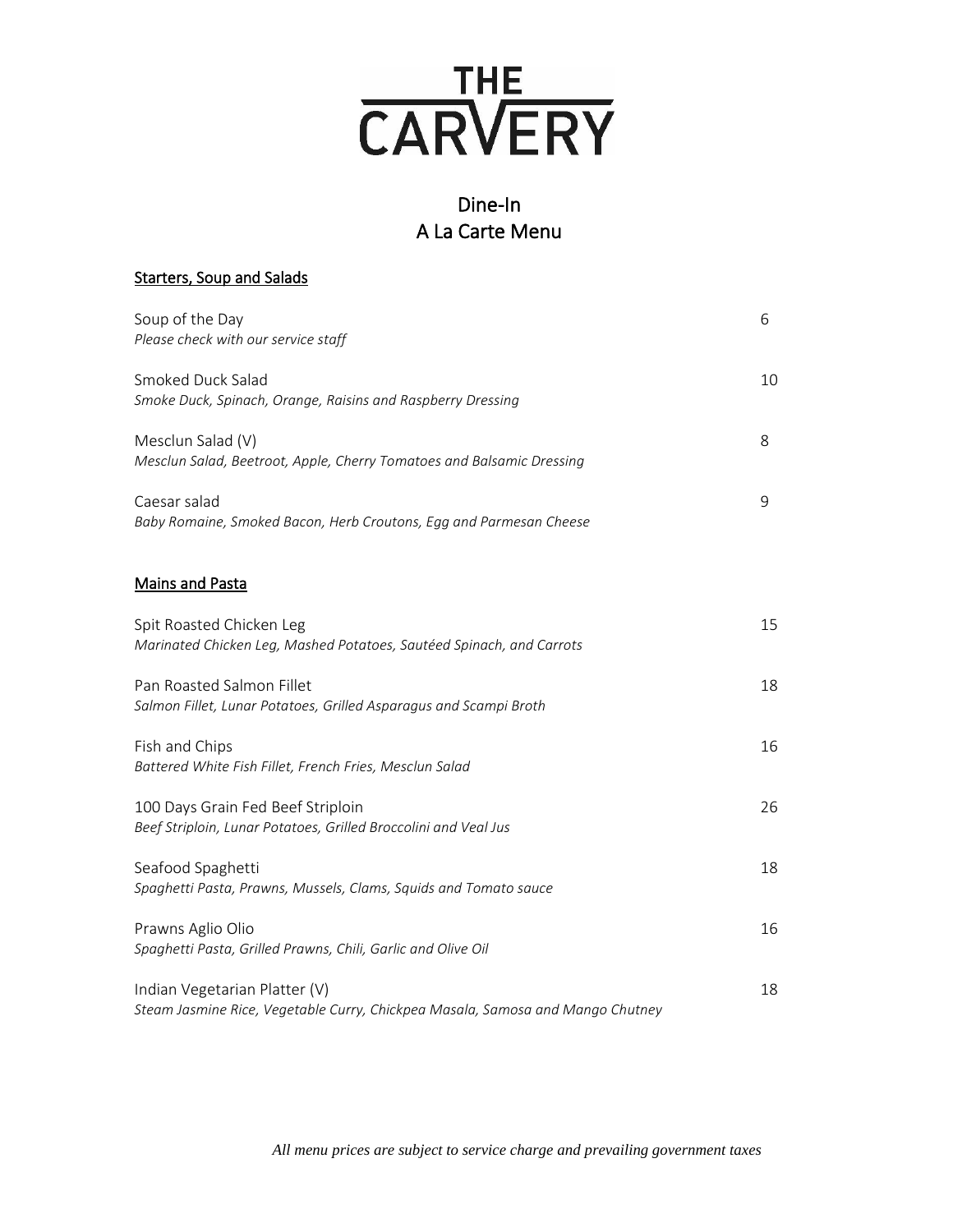# **CARVERY**

### Wood Fired Pizzas, Sandwiches and Burgers

| Margarita Pizza (V)<br>Fresh Basil, Roasted Tomatoes and Mozzarella Cheese                          | 14 |
|-----------------------------------------------------------------------------------------------------|----|
| Beef and Chilli Pizza<br>Beef corn carne, Chilli, Onions and Mozzarella Cheese                      | 18 |
| Mushroom Pizza (V)<br>Button, Shiitake and Shimeiji Mushrooms, Mozzarella Cheese and Tomato Sauce   | 16 |
| Club Sandwich and French Fries<br>With Chicken, Smoked Bacon, Lettuce, Tomato and Egg               | 14 |
| Wagyu Beef Burger and French Fries<br>Wagyu Beef Patty, Cheddar Cheese, Tomato, Lettuce and Gherkin | 18 |

### Grain Bowls

| 'Dirty- Steak' Beef Grain Bowl<br>Beef Short Plate, Brown Rice, Broccoli, Carrots, Corn Kernels and Chimichurri sauce | 14 |
|-----------------------------------------------------------------------------------------------------------------------|----|
| Grilled Chicken Grain Bowl<br>Chicken Breast, Brown Rice, Broccoli, Carrots, Corn Kernels and Chicken Gravy           |    |

## Small Bites

| Truffle Fries             | 12 |
|---------------------------|----|
| <b>Sweet Potato Fries</b> | 10 |
| Pork Belly                | 15 |
| Chicken Popcorn           | 12 |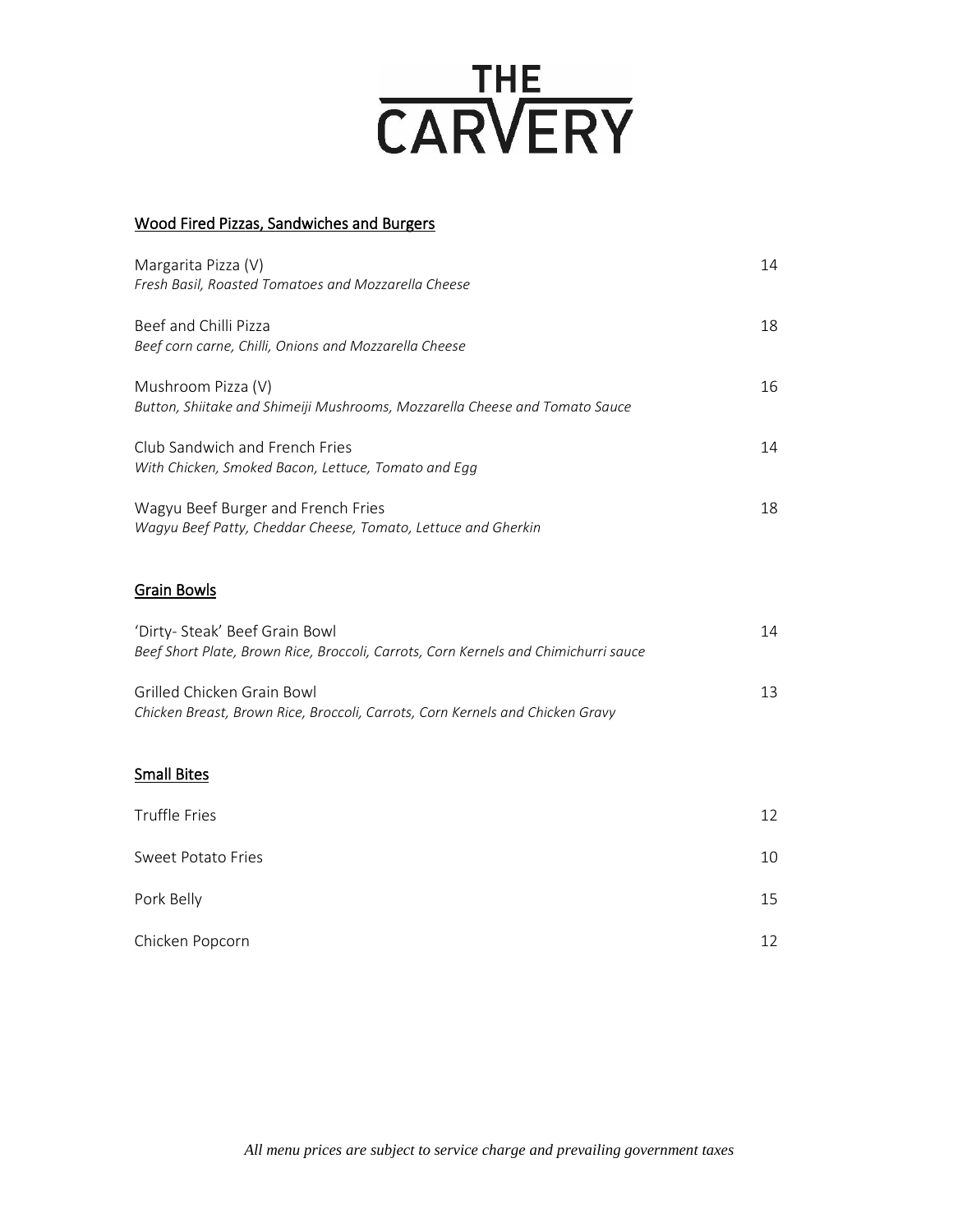

### **Dessert**

| Chocolate Molten Cake with Raspberry Sorbet      | 10 |
|--------------------------------------------------|----|
| Traditional Apple Crumble with Vanilla Ice Cream | 10 |
| Vanilla Panna Cotta with Berry Compote           | 8  |
| Fresh Fruit Platter                              | 8  |
| Two Scoops of Ice Cream                          | 10 |